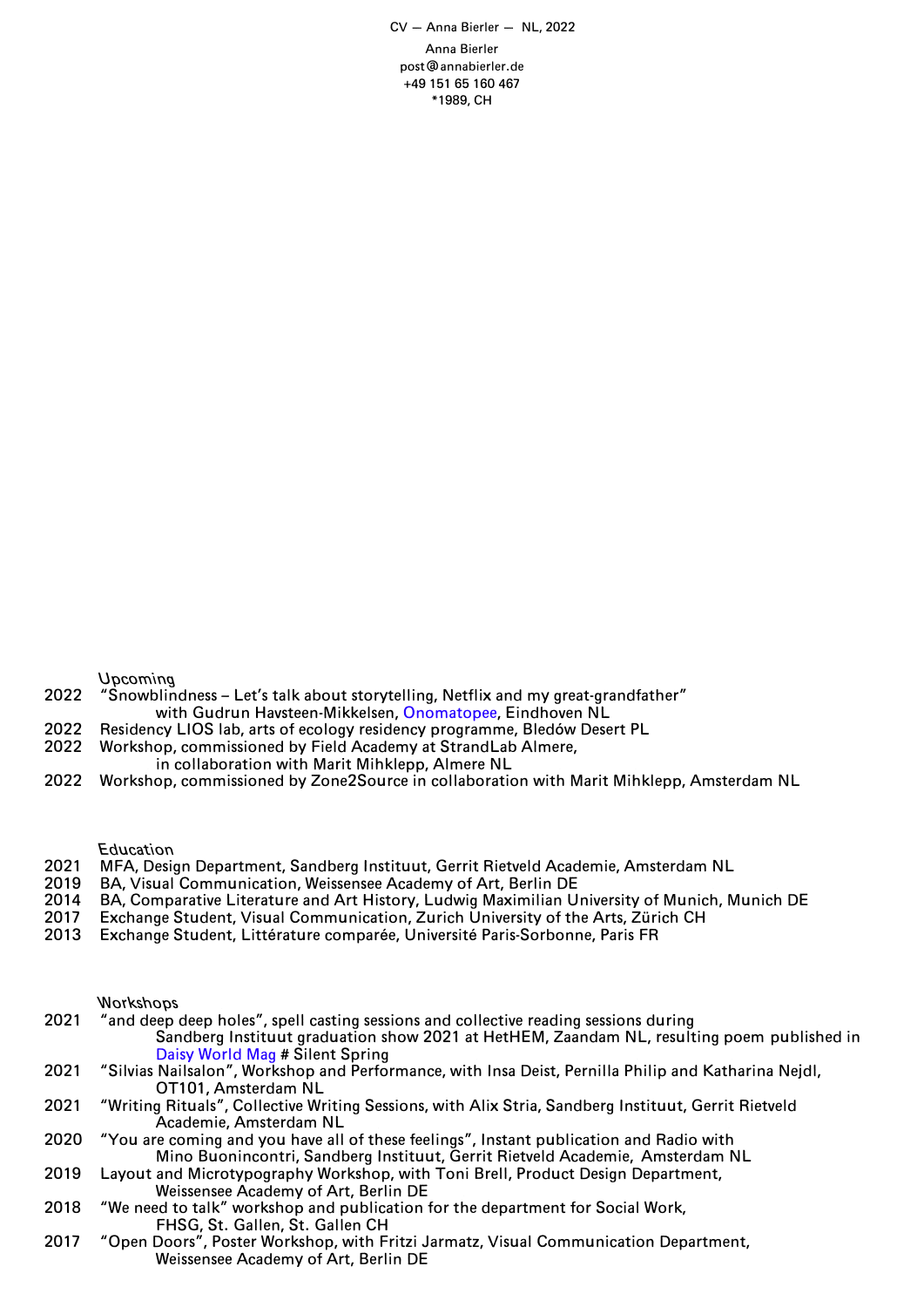Selected Exhibitions, Screenings, Readings

- 2022 *"Stone Network", Interactive Radio Broadcast with Marit Mihklepp [Online](https://www.mixcloud.com/good_times_bad_times/)*<br>2021 *"Softer Marks". Graduation Exhibition Sandberg Instituut. HEMbrugterrei*
- 2021 *"Softer Marks"*, Graduation Exhibition Sandberg Instituut, HEMbrugterrein, Zandaam NL<br>2021 *"Stone Telling"*, Research Project, Rietveld Pavilion, Amsterdam NL and Online
- "Stone Telling", Research Project, Rietveld Pavilion, Amsterdam NL and [Online](http://stone-telling.space)
- 2021 "Snowblindness", Podcast with Gudrun Havsteen-Mikkelsen-Mikkelsen, [Online](https://soundcloud.com/radio-rietveld/snowblindness-x-carmen-dusmet-carrasco)<br>2021 "Meltdown", Reading for the Soft Launch of Daisy World Mag #2, San Seriffe.
- 2021 Numer Corport Meltdown", Reading for the Soft Launch of Daisy World Mag #2, San Seriffe, Amsterdam NL<br>2021 No Touching the Horizon" video selection for Comfort and Vision, curated by Salim Bayri.
- "No Touching the Horizon" video selection for Comfort and Vision, curated by Salim Bayri, Het Nieuwe Instituut [Online](https://live.hetnieuweinstituut.nl/en/activities/comfort-and-vision)
- 2021 "I pour the Liquid in my Mouth", video selection homecinema.video, Sandberg Instituut, Gerrit Rietveld Academie, Amsterdam NL
- 2021 "Notes to Future with Public Sandberg", Sandberg Instituut, Gerrit Rietveld Academie, Amsterdam NL<br>2019 "Seesick", Graduation Show, Weissensee Academy of Art, Pirol Studios, Berlin DE
- 2019 "Seesick", Graduation Show, Weissensee Academy of Art, Pirol Studios, Berlin DE<br>2019 "Rundgang" Open Days Visual Communication, Weissensee Academy of Art, Berlin
- 2019 "Rundgang" Open Days Visual Communication, Weissensee Academy of Art, Berlin DE<br>2018 "Wann ist dieses Gestern", with Fritzi Jarmatz, Steffen Schumann, Burg Beeskow, Beesl
- 2018 "Wann ist dieses Gestern", with Fritzi Jarmatz, Steffen Schumann, Burg Beeskow, Beeskow DE
- 2017 "100 Years De Stijl", Exhibition at the Botschaft des Königreichs der Niederlande, Berlin DE<br>2017 "It's a Book", Independent Publishing Fair, Academy of Fine Arts Leipzig, Leipzig DE
- 2017 The Sook", Independent Publishing Fair, Academy of Fine Arts Leipzig, Leipzig DE<br>2017 Tharzahn reassembled", Visual Communication, Weissensee Academy of Art, Berlin D
- 2017 "Marzahn reassembled", Visual Communication, Weissensee Academy of Art, Berlin DE
- "Ping Pong", Exhibition Booth with Quang Nguyen, Leipzig Bookfair, Leipzig DE
- 2015 "Rundgang Tage der offenen Tür", Weissensee Academy of Art, Berlin DE

Publications

- 2022 "I want to change from a rock to a psychedelic flower", poem featured in: Daisy World Mag #4, ed. by Zazie Stevens, Amsterdam NL
- 2021 "and deep deep holes and tracks and traces and changes", reader for Softer Marks, Sandberg Instituut graduation show 2021 at HetHEM, NL, available [here](https://kioskrotterdam.com) [here](http://www.printroom.org) and [here](https://page-not-found.nl)
- 2021 "Tear Bag" poems featured in: Floating in Debris, PUB Journal, Sandberg Instituut, Gerrit Rietveld Academie, Amsterdam NL
- 2021 "Construction Sites" essay featured in: Issue No 6, Sandberg Instituut, Gerrit Rietveld Academie, Amsterdam NL
- 2021 "Meltdown" short story featured in: Daisy World Magazine #2: No Winter lasts forever, no Spring skips its turn, ed. by Zazie Stevens, Amsterdam NL
- 2020 "How Not to Make: A Glossary of Design Practices" glossary featured in: Design Dedication, ed. by Annelys de Vet, Amsterdam NL
	- Professional Experience
	- since 2016: working\* from Berlin and Rotterdam
- 2020 Student Assistant, Exhibition Production, Design Department, Sandberg Instituut, Gerrit Rietveld Academie, Amsterdam NL
- 2019 Intern, Graphic Design, Ludovic Balland, Typography Cabinet, Basel CH
- 2018 Copywriter, BetterHR, Berlin DE
- 2017 Student Assistant, International Office, Zurich University of the Arts, Zurich CH
- 2016 Assistant, Department Art and Design Foundation, Weissensee Academy of Art, Berlin DE
- 2015 –2017 Co-coordinator Student Assistant, Visual Communication Department, Weissensee Academy of Art, Berlin DE
- 2015 Intern, Novamondo Designagency, Berlin DE
- 2014 Officemanager, Blumberry, Berlin DE
- 2012 Intern, Deutscher Kunstverlag, Munich DE
- 2011 Intern, Berlin Verlag, Berlin DE
- 2010 Intern, Direction, Münchner Kammerspiele, Munich DE
- 2010 Intern, Editoral Team, Niche Media, New York US

 \*recently worked with: Gerrit Rietveld Academie, Onomatopee Eindhoven, FHNW Basel, PUB Sandberg, Rietveld Pavilion, Burg Beeskow, FHSG St. Gallen, Mino Buonincontri, Colette Aliman, Alice Slyngstad, Kathi Käppel

Curating & Hosting<br>2022 Stone Network". r

- "Stone Network", residency in collaboration with Marit Mihklepp, March 2022,
	- CLOUD Danslab, De Hague NL, Experimental Grant, Creative Industry Fonds NL
- 2021 "Recipes.for.Connection, S01EP01.2021HDTV.1080p.x264", Workshop organized with Pernilla Philip: Sara Kamaan, Sandberg Instituut, Gerrit Rietveld Academie, Amsterdam NL
- 2021 "Not-Knowing as super tool", workshop organized together with Pernilla Philip: Bea 1991,
- Sandberg Instituut, Gerrit Rietveld Academie, Amsterdam NL
- 2021 "Time Snack in Protocols", workshop organized together Pernilla Philip: Andrea Gonzalez Garran, Maria Mazzanti, Sandberg Instituut, Gerrit Rietveld Academie, Amsterdam NL
- 2020 "That's a Venn Diagramm with a lot of Crossover", Workshop organized with Pernilla Philip: